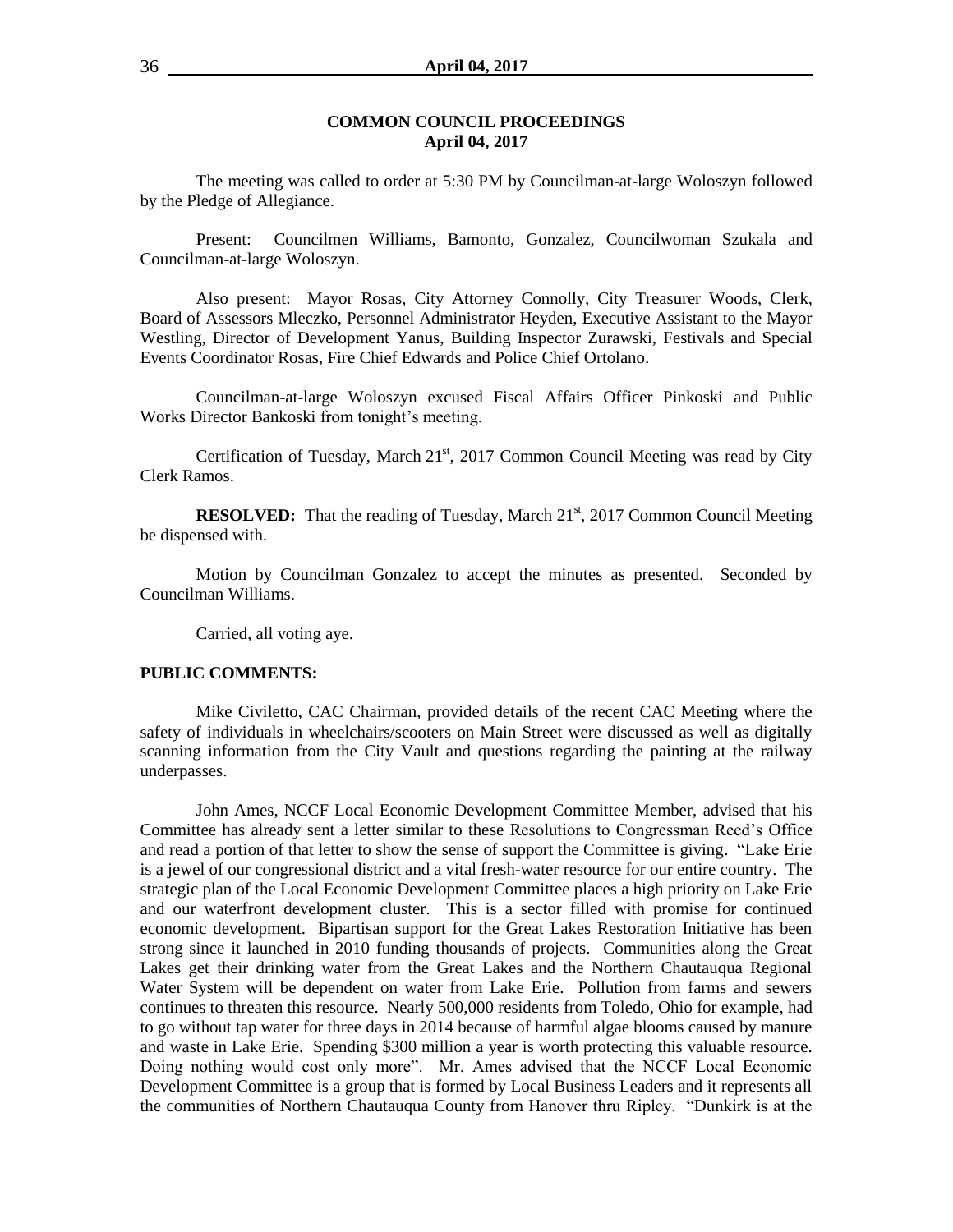very core of that, not only geographically, but because of the influence that it has on the economic development of this entire region" with Lake Erie and the restoration initiative being the key to maintaining Dunkirk's Economic vitality and that of the entire region.

Natalie Luczkowiak, 46 E Front Street Dunkirk, spoke in favor of the CDBG Program and advised "Remember the phrase coined by Senator Wellstone in his speech to the sheet metal workers union back in 1999? 'We all do better when we all do better.' The Community Development Block Grants funded from HUD are required to give maximum priority to community development activities which benefit low and moderate income persons thus helping to give people and families a chance to breath and move out of poverty to the working class or the working class to the middle class. These grants help to establish the American standard of living higher for all. When everyone is working there is a natural order for more goods and services and therefore more jobs so on and so on. As President Franklin Roosevelt said 'We cannot be content no matter how high that general standard of living may be if some fraction of our people, whether it be one-third one-fifth or one-tenth is ill fed, ill clothed, ill housed and insecure.'"

Don Brisky, 140 S Martin Street Dunkirk and Federal Political Action liaison representing the CSEA in the Congressional District 23, advised "We are supporting Resolution #19 not to make any cuts to the CDBG Program. The funds are needed to invest in water lines, paving and many more projects that would not be completed without the Federal money. The Community Development Block Grant is being proposed to be eliminated entirely in 2018 under President Trumps plan. We strongly urge the community at large to send letters of support and phone calls to Congressman Tom Reed who is on the President's transition team and represents the City of Dunkirk."

Marcia Johnson, 176 Gardner Street Fredonia, advised she is "here to support the Resolution for the Great Lakes Initiative. I don't know if you are aware but there is a lot of research being done out of SUNY Fredonia. Grants that are given from the Great Lakes Initiative helps provide salaries to professors and also students who are doing research as they get their advanced degrees and I believe that besides the help that we will be getting from the environment it will also help the local economy."

Nick Penque, 745 Grant Avenue Dunkirk, advised he supports the Great Lakes Initiative and inquired as to who is responsible for the piles of debris along Maple Avenue that has been there for months scrapped up by the plows.

Councilman-at-large Woloszyn advised that the material he is mentioning is reflective strips that are glued or tarred on the street for crosswalks/stripes and things of that nature.

Steve Keefe, 137 Center Street Fredonia and Chautauqua County Rural Ministry board member, advised "I would like to address the Community Development Block Grant. Rural Ministry has been a recipient of grant money over the years. It has helped put a roof on, replace windows and refurbish the building along with a number of other things. Our current President ran on the platform that he was going to fix inner-city blight. Cutting this funding will not help the blight at all. Our organizations feeds, houses, clothes and supplies furniture for the people in the most need in our communities and to not fund this type of a program will not meet his platform that he ran on."

Mike Civiletto, 138 Ruggles Street, advised he is personally in support of Resolutions #19 & #20 and also believes "Lake Erie is a vital part of our community, needs to be protected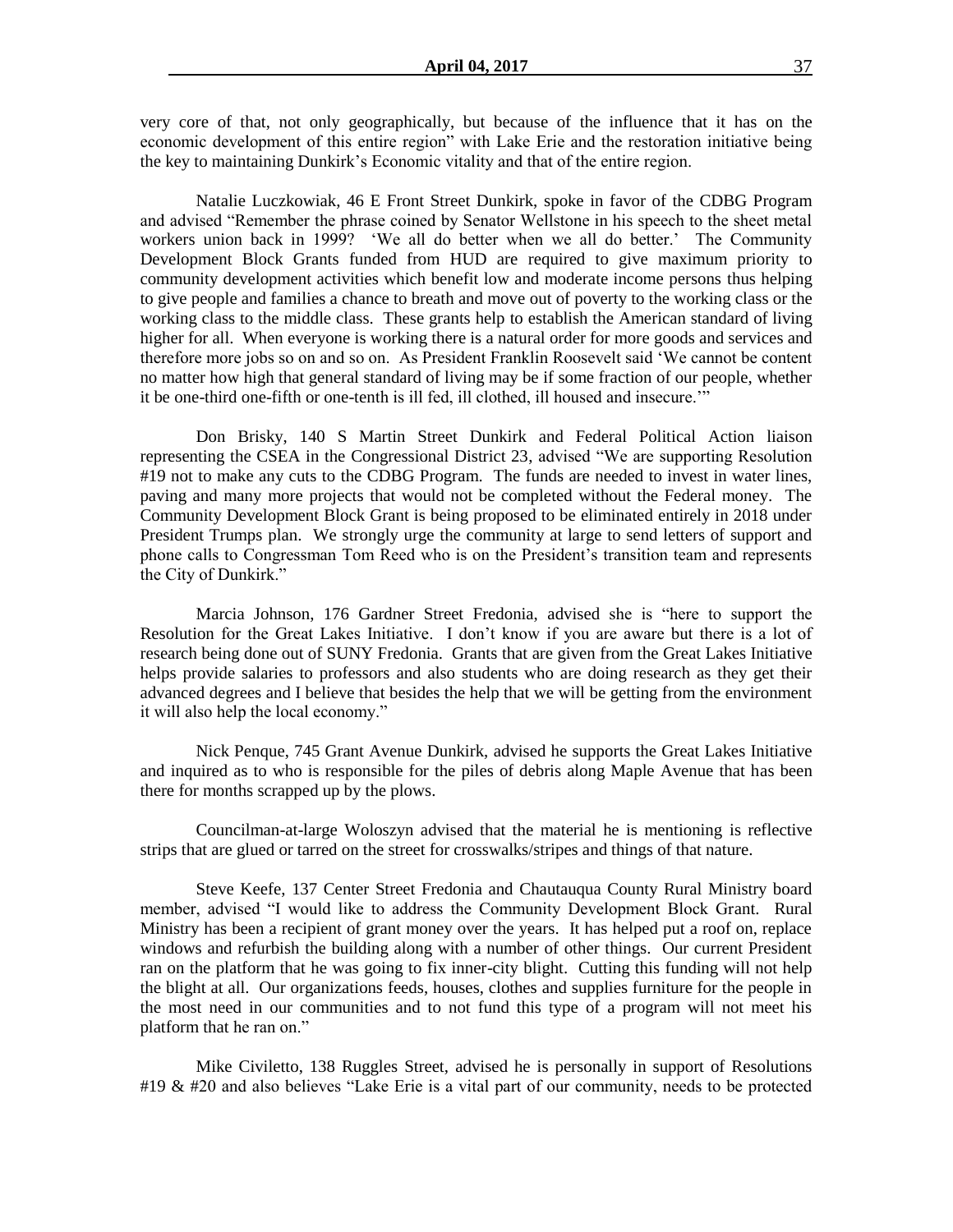and has made great strides in the last couple decades. We no longer rivers that are on fire in Ohio and things like that so we really need to keep moving forward and not backwards."

James Fisher, Revitalize Dunkirk member, provided details of 2 upcoming meetings with the Group and reminded members of the City's administration that they are always welcome to attend.

Judy Persutti, Dunkirk Housing Authority Executive Director, advised that she will be submitting a letter to Congressman Tom Reed and read a portion of her letter. The purpose of this letter is to "express the concern for the proposed slashes in the HUD Budget and CDBG public housing funding. Many of our households that receive federal rental assistance live on fixed income. According to a recent HUD residence characteristic report approximately 22% elderly are Head of Household, approximately 17% of public housing assistance is disabled Head of Household and approximately 31% are elderly Head of Household. Although HUD's national data reflects a degree of overlap in household types of income, approximately 55% of the households receive supplemental security income (SSI), Social Security or a pension for all or some of their annual income. The Authority provides a huge service to our Community by providing rental assistance to low income, elderly or handicap persons whose monthly income is less than \$750/month. The average one bedroom rental in a community is approximately \$500 plus utilities. What would these persons be doing if it wasn't for our program? Recent demographic data shows the City of Dunkirk's population is 12,081. The population has been declining for many years. The per-capita income is \$20,385 for Dunkirk and is \$28, 899 for the United States. The median household income for Dunkirk is \$37,930 and it is \$53,657 for the United States. This is a \$15,727 difference between what exists here in Dunkirk and what is happening in the national front. Our community is in need of the CDBG Grant that is being cut. Our tax base is low and it is not able to support all of our community needs. CDBG funds support our failing infrastructure, roads, parks and community programs for our children such as our Boys & Girls Club and home worship programs and critical home improvement for fixed income persons. The Authority strives to keep our facility grounds in good repair but with funding cut regularly this goal becomes more unattainable. We are continually trying to do more with less as the bureaucracy keeps piling on more demands and we thank you for your support of these programs."

Judy Lutz-Woods, 105 Temple Street Fredonia, advised that her husband and his family grew up at Point Gratiot while she came to the area at Van Buren. "All of Van Buren is known as Pittsburg people and we came to Van Buren because of the lake. If we don't keep it then you are going to see that go down. We have more people building houses out there now; we're talking about \$350,000-\$500,000 cottages. These people have money. We want people to come here. On the drinking water, this is one of the largest fresh water in the whole world… in our whole globe. Someone just sent me I think its 25% of the drinking water from Canada comes from this Lake. 10% of the whole United States we get our drinking water from here. We cannot let anyone hurt this water. My friends lived in Toledo; I can tell you what that looked like. I was down at their house when that sludge that comes in that's running off. We need the EPA. I'm pretty old… we know what the lake looked like. If you want to go back to the 60's… we still swam in it, but it was horrible. It was a horrible smell. We cannot go back and we need to take pride in this. We should be proud. This is Dunkirk. This is a proud community and one of our proudest things is that Lake and every one of us. And I'm very proud that this is a bipartisan issue. This is an issue that we all stand behind." In regards to the CDBG, "I also worked in Chautauqua Works and PIC for years with low income people and I can't tell you what those Block Grants do and I support Judy, I've worked with Judy for years. I think a lot of these people are working. Some are working full-time and they just, you know, only making minimum wage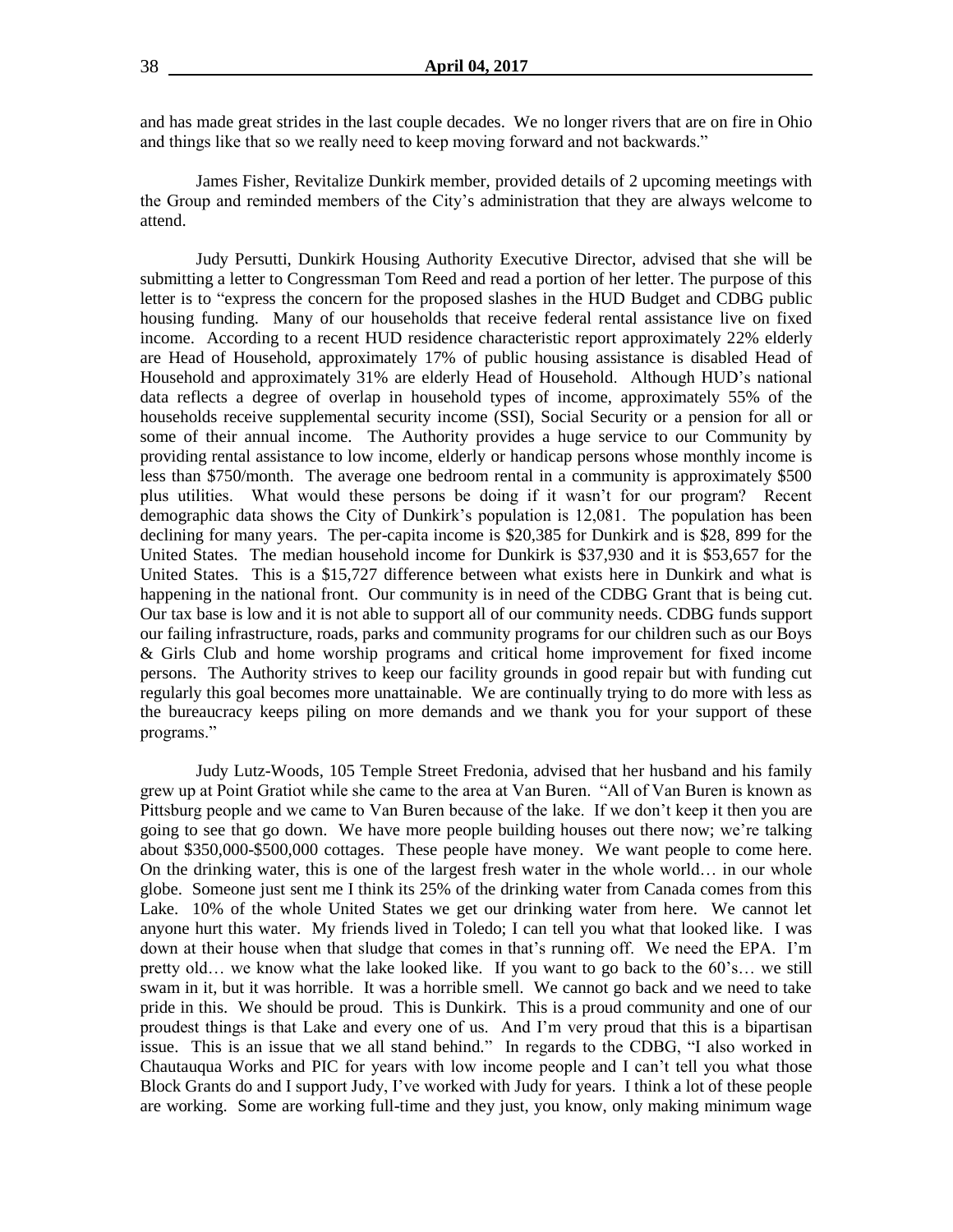and their rents are high and you need some assistance and that's what Block Grants help with… sidewalks and things. Me personally, I would like to see that youth build come back to the City. I think it was a program that we really need here. I am very in support of both of these; I will write any letter and do any activism especially for our beloved lake."

Ned Divine, 618 Main Street Dunkirk, advised "I'm here to speak on behalf of both of the final Resolutions. CDBG people have said the many good things that they support. This attack on the CDBG Funds that's proposed in Trump's budget is an awful thing. It will significantly impact the working poor. It will significantly impact seniors especially. I think we need to hold all of our elected officials at the National level their feet to the fire to have them support this program that's been run federally for years and has provided the appropriate supports. I also am speaking on behalf of the EPA and our Great Likes Revitalization. That is absolutely necessary as many of the people who have spoken before me have said more eloquently. John Ames has been working on this for I don't know how many years and to see the progress that has been made and the plans that not only the City of Dunkirk but all of the communities around the Northern Chautauqua area and all of Chautauqua have worked on for years and continue to provide support to keep the things ongoing. Many of the people are working, it's what they do, it's what they believe in and we need to. I commend the Council, Mayor Rosas and the City for choosing to send this communication to our Senators and to Congressman Reed."

Mary Croxton, 22 Gillis Street Fredonia, advised she is "here to support the Great Lakes Initiative. I'm sure you've all heard this before but we are water and this is a vital resource of fresh water and as Judy said, it is one of the largest percentages of fresh water on the earth. I think we need to maintain and improve our water resources and support this Resolution."

Doug Stock, President of the Dunkirk Area Labor Council, advised he is here supporting Resolution #19 and #20 and, as president of the Dunkirk Area Labor Council, will make sure that the City receives a letter of support from this group.

#### **COMMUNICATIONS FROM THE MAYOR INCLUDING DISAPPROVAL MESSAGES:**

Mayor Rosas provided details of his recent trip to Albany where he met with the Commissioner from the NYS Office of Alcohol and Substance Abuse Services regarding the possibility of opening an Opiate Drug Rehabilitation Center here in the City.

Mayor Rosas advised that his office sent a letter on behalf of the City to the CEO of JC Penney in Texas providing reasons why the store should not close and that he spoke to a representative from the Company who thanked him for his letter of concerns and informed that there would be no reversal of the decision to close the store.

Director of Development Yanus thanked everyone for coming forward and supporting Resolutions  $\#19 \& \#20$ . "CDBG does so much for our Community. Just alone this past 2016 we have funded Chautauqua Striders Life Skills Program, Boys and Girls Programs Career Explorers, Chric Emergency Home Repair Programs, Chric First Time Home Buyer and Down Payment Assistant Programs, COI Owner Occupied Home Rehab Programs, emergency demolition and spot blight, Hoyt Street improvements and Kosciuszko Park playground equipment. Let alone in one year we have been funding programs, different infrastructure projects and playgrounds that have helped our low income community and everyone in general and it has really brought our community together and will be such a shame if we lose this."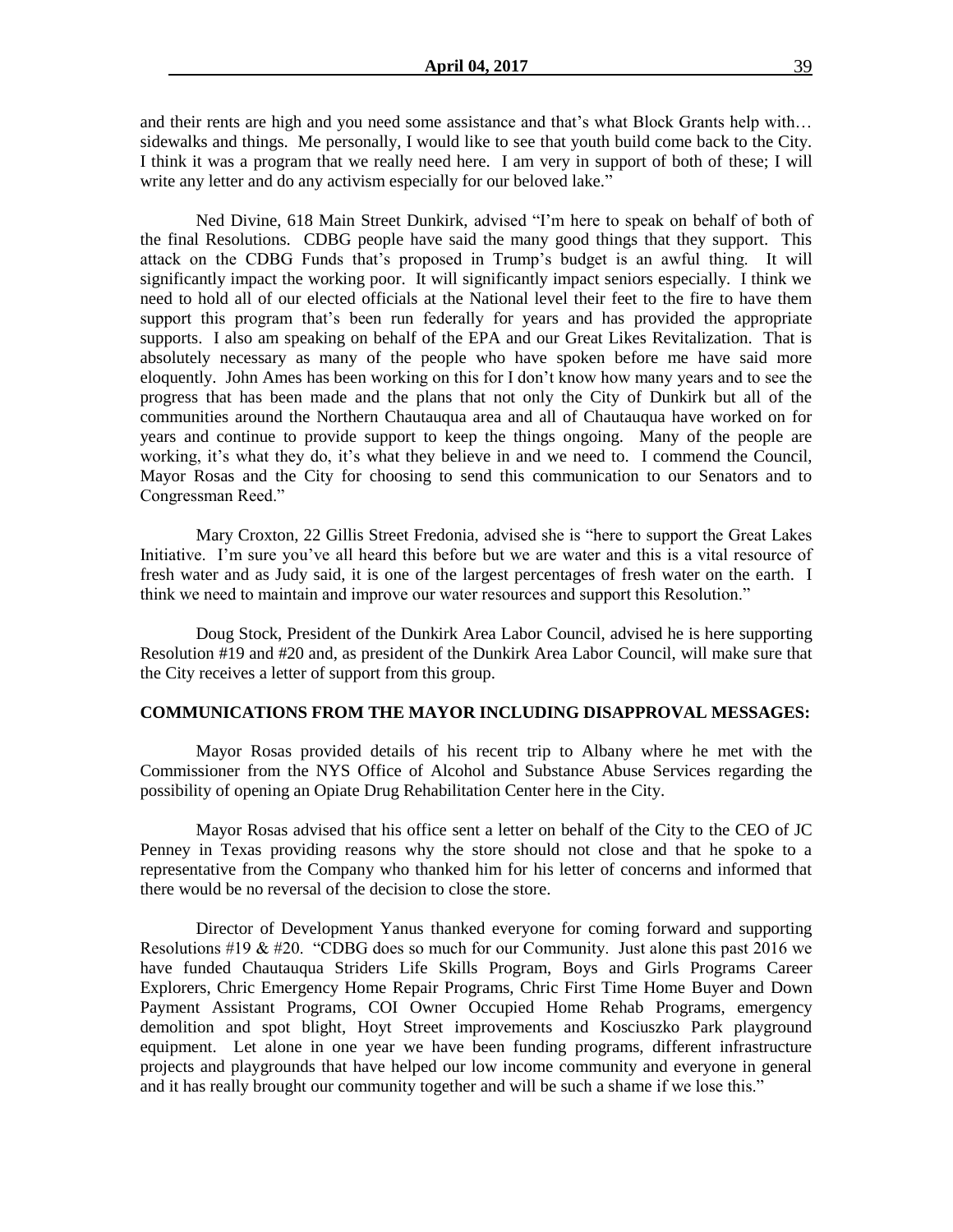Director of Development Yanus advised the City has scheduled a Clean-Up Day on Saturday, April 29<sup>th</sup> from 9:00 AM until 12:00 PM in Washington Park and provided details of the event.

Festivals and Special Events Coordinator Rosas advised that there will be a press release at 3:00 PM on Thursday to reveal the schedule for the upcoming City events.

#### **COMMUNICATIONS FROM THE PUBLIC AND PETITIONS:**

Request from the Kosciuszko Polish Home Association to close traffic between E. Doughty Street and Courtney Street on July 7, 2017 and July 8, 2017 from 5:00 PM until 12:00 AM for their "Annual Street Dance". Also, requesting the support of the City of Dunkirk Parks Department, Police Department, Streets Department and Fire Department.

Councilman-at-large Woloszyn advised a motion was needed to refer to appropriate departments as well as approve subject to appropriate insurances and usual conditions.

Councilwoman Szukala moved to approve. Seconded by Councilman Williams.

Carried, all voting aye.

Invitation from the Dunkirk Lighthouse Board to attend its annual Memorial Day Service on Monday, May 29, 2017 at 8:45 AM.

Received and filed.

Harbor Commission requesting approval of Commercial Bait Applications.

Councilman Williams made a motion to approve. Seconded by Councilman Bamonto.

Carried, all voting aye.

Request from the Dunkirk Joint Veterans Council to hold the Annual Memorial Day Services & Parade on Monday, May 29th at 10:00 AM with parade to follow; reviewing stands & chairs at Memorial Park & City Hall and participation by the Mayor and City Officials.

Councilman Williams made a motion to approve. Seconded by Councilman Bamonto.

Carried, all voting aye.

Loudspeaker application from Juneteenth Celebration Committee for loudspeakers, microphones, etc. in Memorial Park on June 17th and June 18th, 2017 from 12:00 PM until 8:00 PM.

Loudspeaker application from Kosciuszko Polish Home Association to use microphones, amplifiers and speakers on July 7th and July 8th from 7:00 PM until 11:00 PM for their "Annual Street Dance."

Loudspeaker application from Dom Polski Club to use microphones, amplifiers and band equipment on August 13, 2017 from 2:00 PM until 6:00 PM.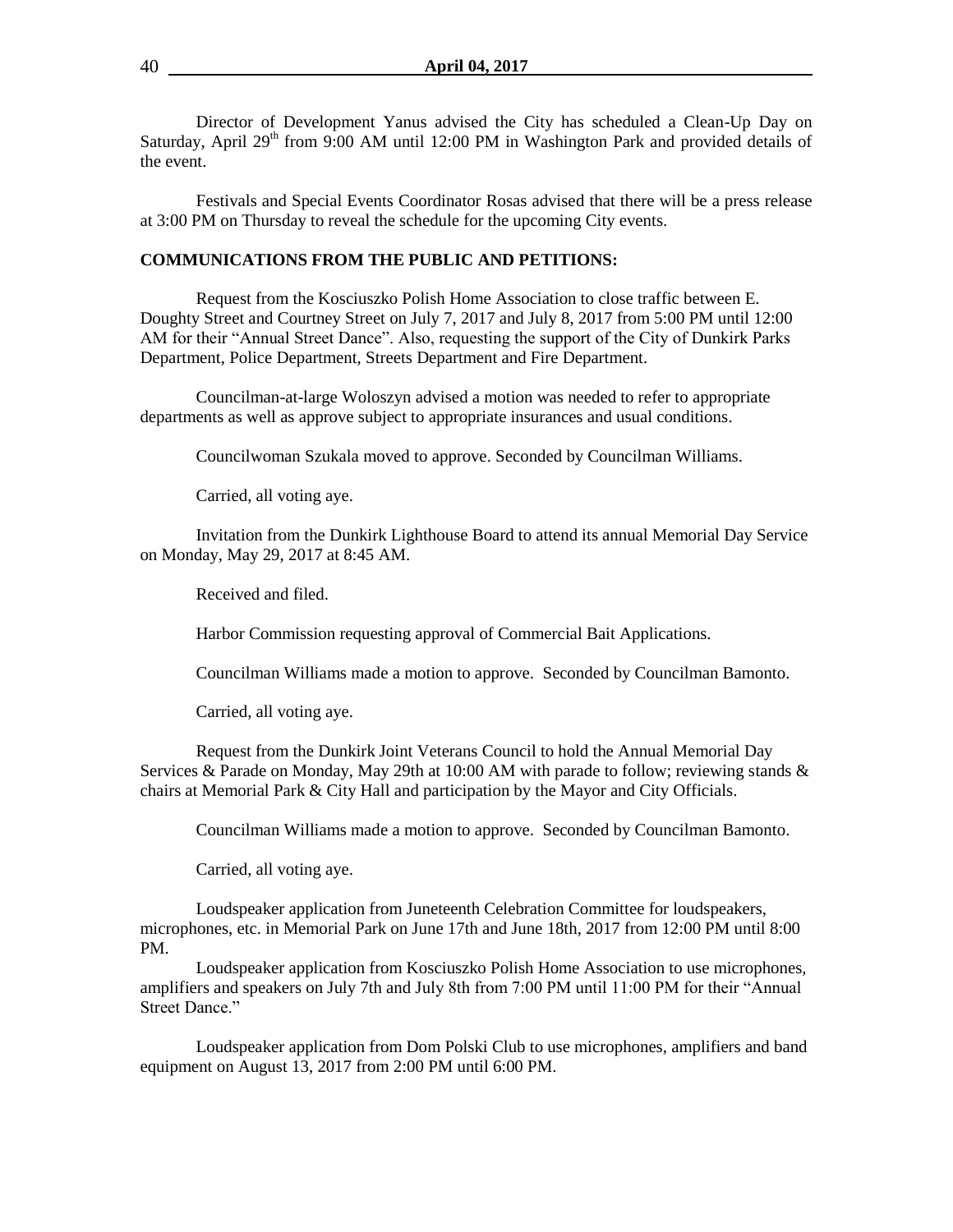Loudspeaker application from Dunkirk Historical Lighthouse and Veterans Park Museum for use of loudspeaker on May 29, 2017 at 8:45 AM for their annual Memorial Day Service.

Loudspeaker application from Dunkirk Memorial Lighthouse and Veterans Park Museum for use of loudspeakers during their annual Reenactment/Lighthouse Weekend August 19 and 20, 2017.

Loudspeaker application from Fredonia Enactus for use of loudspeakers and microphone during their Eco Expo event at Washington Park on April 22, 2017 from 12 PM until 4 PM.

Loudspeaker application from Iglesia Getsemani for use of microphone, speakers, and instruments in front of City Hall on May 4, 2017at 6 PM for National Day of Prayer.

Councilman Gonzalez made a motion to approve. Seconded by Councilman Williams.

Carried, all voting aye.

Notice of Claim from Princess Case for personal injuries allegedly sustained due to a fall at the Senior Citizens' Center parking lot on December 19, 2016.

Notice of Claim from Nilza Mojica Arroyo for personal injuries allegedly sustained as a result of a fire at 47 W. Courtney Street on January 25, 2017.

Notice of Claim from Jonathan Soto for personal injuries allegedly sustained as a result of a fire at 47 W. Courtney Street on January 25, 2017.

Councilman Bamonto made a motion to refer to the Law Department. Seconded by Councilman Williams.

Carried, all voting aye.

#### **REPORTS OF STANDING COMMITTEES, BOARDS AND COMMISSIONS:**

Councilman Williams advised that the City recycling schedules were released this past weekend in the Penny Saver and thanked everyone that came to speak at the meeting tonight.

Councilman Bamonto inquired to Personnel Director Heyden/Executive Assistant to the Mayor Westling for an update on seasonal hiring and thanked everyone who spoke during the Privilege of the Floor.

Executive Assistant to the Mayor Westling advised that the hiring of seasonal workers is still in process but that she should be able to get numbers together by the end of the week.

Councilman Gonzalez advised that due to the holiday he will be rescheduling the Economic Development Committee Meeting to May  $2<sup>nd</sup>$  at 4:00 PM and mentioned some issues with potholes throughout the City and light poles 9, 10 and 11 on  $6<sup>th</sup>$  Street.

Councilman Gonzalez thanked everyone that came to support Resolutions  $\#19 \& \#20$  and advised that, due to the important issue both Resolutions address, he would like residents to contact Congressman Tom Reed's office and request a town hall meeting here in the City with the Congressman directly and not one of his representatives like has been scheduled in the past.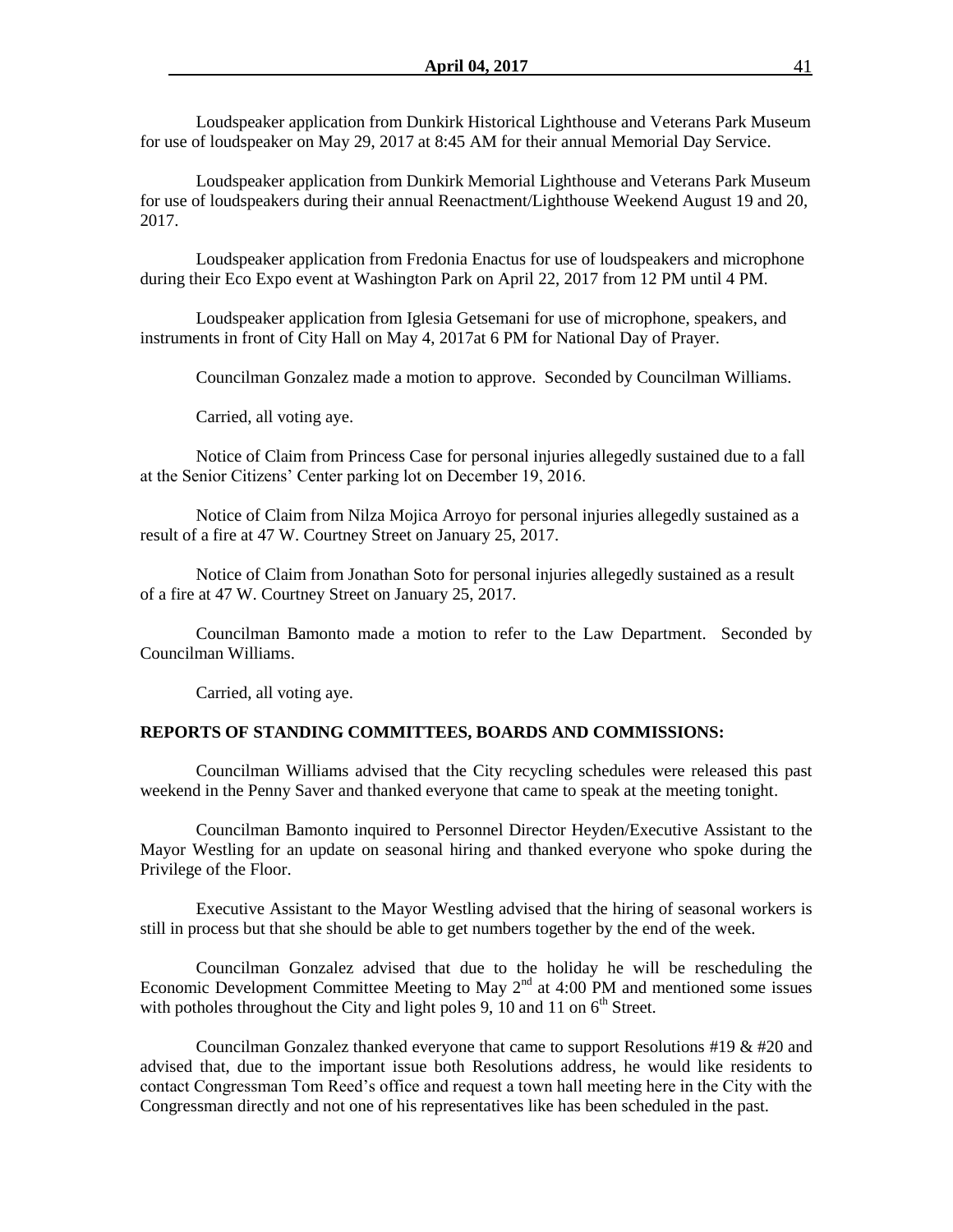Councilwoman Szukala advised Mr. Penque that the issue he mentioned with the Street decals has been an ongoing problem and Mayor Rosas advised that this has already been discussed and will be addressed.

Councilwoman Szukala explained to Mr. Civiletto that the railway underpass he mentioned cannot be painted until there is an agreement in writing with the railway and inquired to Mayor Rosas for an update on the Phase 2 & 3 Consent Orders.

Mayor Rosas advised that they are still working to complete Phase 2 and that the issue with the Benton Street tank has been taken care of.

Councilman-at-large Woloszyn thanked all the individuals, whether representing themselves or a larger group, for their words tonight on such a heartfelt issue.

#### **PRE-FILED RESOLUTIONS:**

#### **RESOLUTION # 17 -2017 April 4, 2017**

# **BY COUNCILMEN Donald Williams Jr. and Adelino Gonzalez:**

#### **AUTHORIZING BUDGET LINE MODIFICATIONS For Fiscal Year 2017**

**WHEREAS,** there is a need to make timely adjustments to the 2017 Fiscal Year to address modifications in certain line items for receipt of restricted drug enforcement funds, now, therefore, be it

**RESOLVED**, that the Fiscal Affairs Officer is hereby authorized and directed to make the following line item budget modifications to properly reflect needed modifications in certain line items in the Fiscal Year 2017 budget:

#### **Fund 1 - General Fund**

| <b>Account Number</b>                                       | <b>Department</b>   | Line                            |        | Change   |
|-------------------------------------------------------------|---------------------|---------------------------------|--------|----------|
| Revenue                                                     |                     |                                 |        |          |
| 001.0001.2264<br>Appropriation                              | <b>General Fund</b> | Restricted Drug Purchase        | \$     | 2,096.84 |
| 001.3120.4240                                               | Police-General Fund | <b>Restricted Drug Purchase</b> | \$     | 2,096.84 |
| (Earmarked funds received (1/18/17))                        |                     |                                 |        |          |
| <b>Account Number</b>                                       | <b>Department</b>   | Line                            | Change |          |
| Revenue<br>001.0001.2705.7060 General Fund<br>Appropriation |                     | Gifts and Donations - Police \$ |        | 9,120.00 |
| 001.3120.4439                                               | Police-General Fund | K-9 Expenses                    | \$     | 9,120.00 |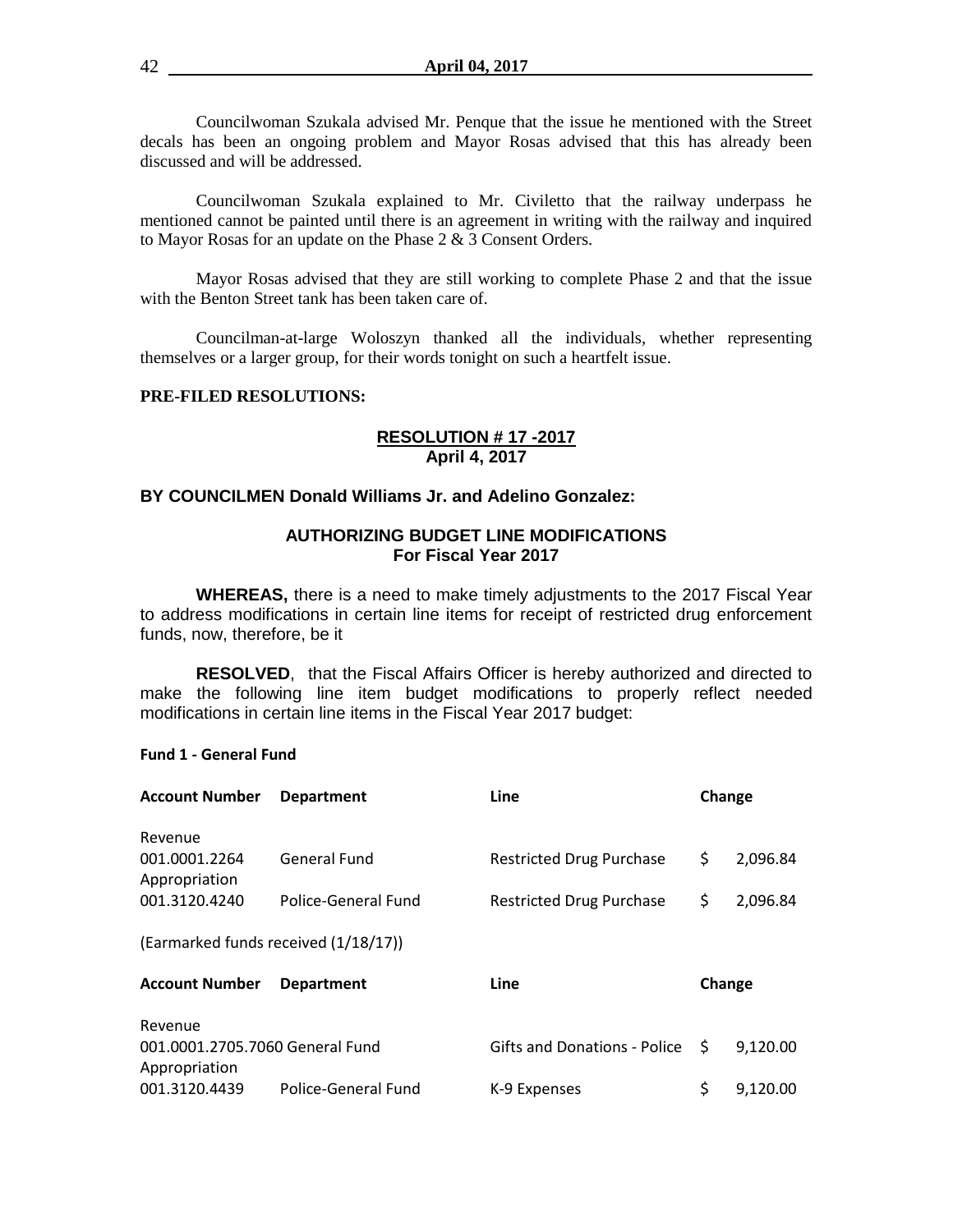(Earmarked funds received (3/20/17))

| <b>Account Number</b>                                       | <b>Department</b>   | Line                            | Change |          |
|-------------------------------------------------------------|---------------------|---------------------------------|--------|----------|
| Revenue<br>001.0001.2705.7060 General Fund<br>Appropriation |                     | Gifts and Donations - Police \$ |        | 1.649.07 |
| 001.3120.4439                                               | Police-General Fund | K-9 Expenses                    |        | 1.649.07 |

(Earmarked funds remaining at 12/31/16 – no amount in adopted 2017 budget or encumbered at end of 2016)

| <b>Account Number</b>          | <b>Department</b> | <b>Line</b>                |    | Change      |  |
|--------------------------------|-------------------|----------------------------|----|-------------|--|
| Appropriation<br>002.9725.6000 | Water Fund        | Principal Bond - Water Imp | S  | 40,000.00   |  |
| Appropriation                  |                   |                            |    |             |  |
| 002.9723.6000                  | Water Fund        | Principal-DOH Imp          | \$ | (40,000.00) |  |
|                                |                   | Total                      | \$ |             |  |
| <b>Account Number</b>          | <b>Department</b> | Line                       |    | Change      |  |
| Appropriation                  |                   |                            |    |             |  |
| 003.8135.4022<br>Appropriation | Wastewater Fund   | Repair/Maint.              | \$ | 1,000.00    |  |
| 003.8135.4036                  | Wastewater Fund   | <b>Contracted Services</b> | \$ | (1,000.00)  |  |
|                                |                   | Total                      | \$ |             |  |

Carried, all voting aye.

#### **RESOLUTION #18-2017 April 4, 2017**

# **By: Councilpersons Williams, Bamonto, Szukala**

## **AUTHORIZING MAYOR TO EXECUTE LICENSE AGREEMENT FOR OPERATION OF WRIGHT PARK REFRESHMENT STAND**

**WHEREAS,** John Dolce of 29 North Ocelot St, Dunkirk, New York has for many years operated the Wright Park Refreshment Stand, known as Beach House Grill; and

**WHEREAS,** it would be beneficial to the City to continue to allow Mr. Dolce to operate the Beach House Grill, now therefore be it

**RESOLVED,** that the Mayor is hereby authorized and directed, to execute a license agreement with John Dolce, and to execute any and all documents related to the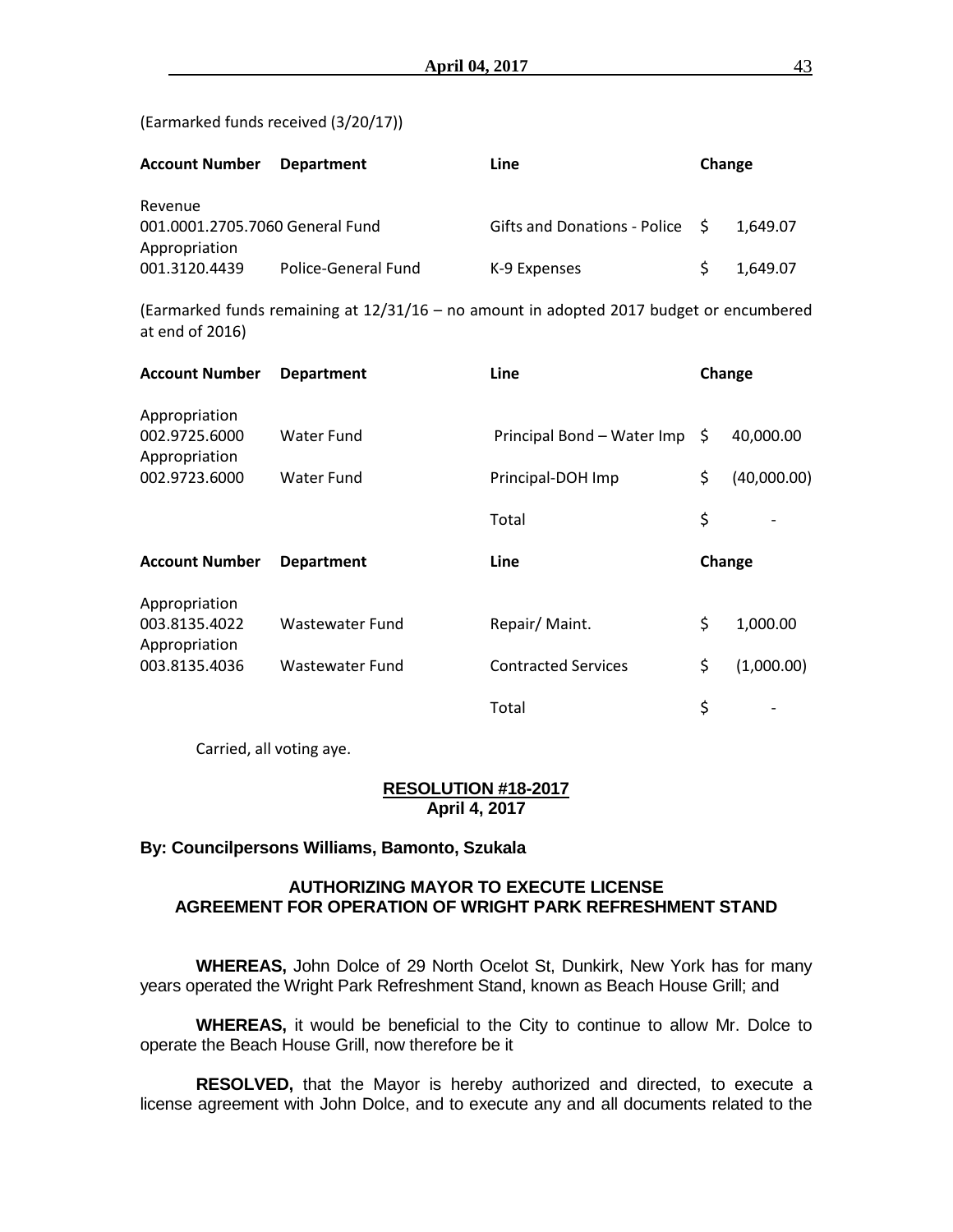agreement, on behalf of the City of Dunkirk, to operate the Wright Park Refreshment Stand, known as Beach House Grill, upon the following terms and conditions:

- TERM: April 5, 2017 through September 31, 2017
- LICENSE FEE: One Thousand Nine Hundred and Nine Dollars and Sixty Two cents (\$1909.62) for the year 2017;
- LOCATION: Structure commonly known as Beach House Grill at Wright Park, consisting of two (2) rooms  $(8'x18'$  and  $13.33'x18'$ ;
- OPERATION: Memorial Day Weekend through Labor Day;
- INSURANCE: Statutory Workmen's Compensation and public liability coverage as per City regulations.

Carried, all voting aye.

## **RESOLUTION #19-2017 April 4, 2017**

#### **By: Councilman Williams**

## **AUTHORIZING THE MAYOR TO COMMUNICATE CONCERNS FROM THE CITY AND COUNCIL ON THE PROPOSED ELIMINATION AND POSSIBLE REDUCTION OF FUNDING FOR THE COMMUNITY DEVELOPMENT BLOCK GRANT PROGRAM**

**WHEREAS,** over 1,200 cities rely on the Community Development Block Grant (CDBG) program as direct sources of annual funding, along with over 7,200 rural and suburban jurisdictions that also have access to CBDG funds; and

**WHEREAS,** for every \$1.00 in CDBG funding invested in housing, infrastructure, and economic development projects, another \$3.65 is leveraged from other sources; and

**WHEREAS,** between FY 2005 – FY 2016, CDBG has stimulated the creation and retention of nearly 388,000 jobs; and

**WHEREAS,** between FY 2005 – FY 2016 CDBG has assisted 1.33 million low-andmoderate income residents rehabilitate their homes, obtain down payments and closing cost assistance and remediate dangerous lead paint and other environmental conditions; and

**WHEREAS,** since 2001, funding for CDBG has been cut nationally by over \$1.4 billion while the need for these important resources at the local level has continued to grow; and

**WHEREAS,** the City of Dunkirk, New York is an economically distressed, Western New York Community of approximately 12,500 residents with a declining population and tax base, an overabundance of older underutilized housing, aging infrastructure, vacant/obsolete industrial buildings, and brownfield sites; and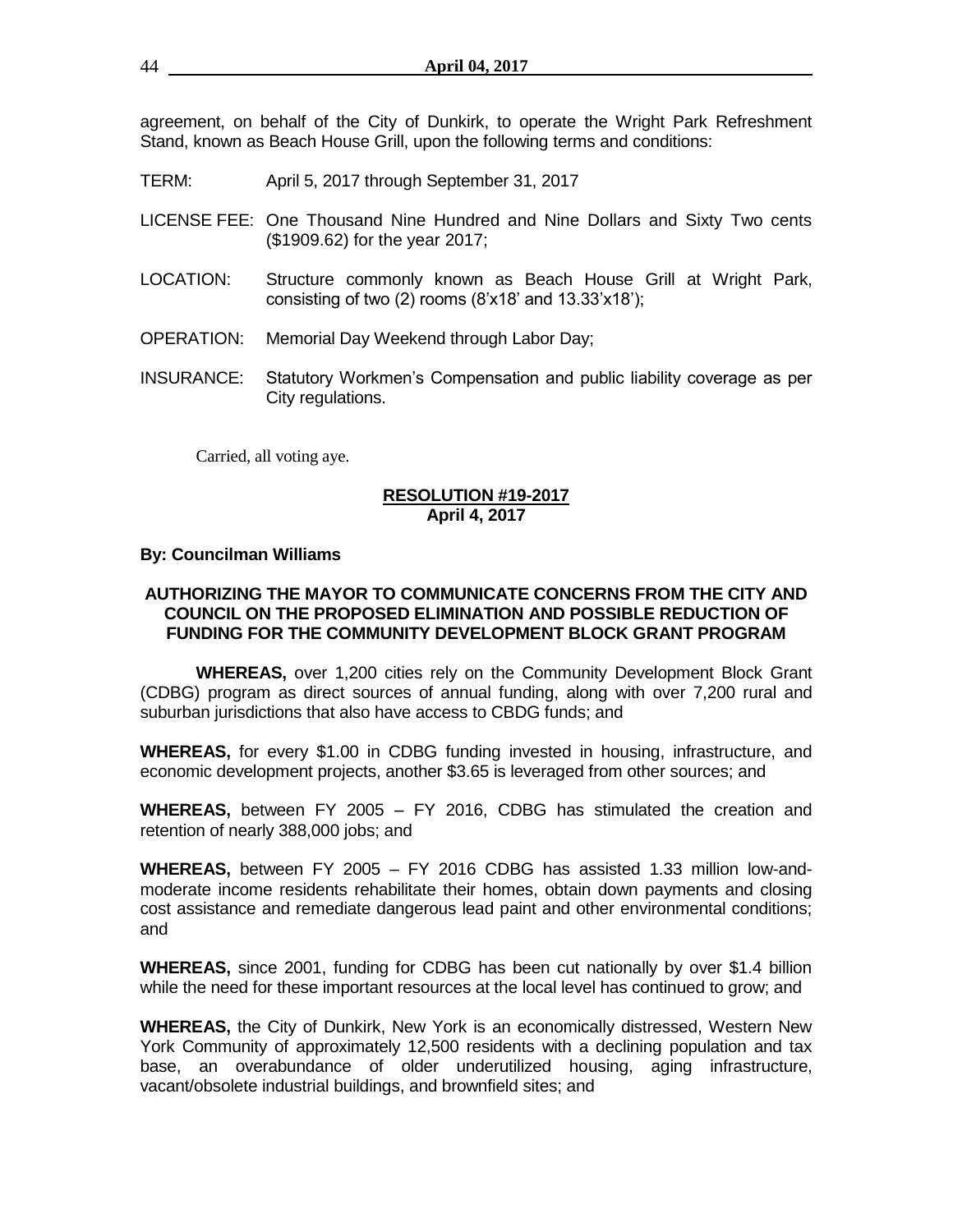**WHEREAS,** the City of Dunkirk has utilized program funding for a variety of projects that have directly benefited residents, businesses and property owners throughout the community; and

**WHEREAS,** over the years CDBG funded activities have directly or indirectly benefitted every resident, business and property owner in the City of Dunkirk; and

**WHEREAS,** no other source of funding exists or is available to the City of Dunkirk to continue these vital commercial, industrial, residential, and public infrastructure improvement activities; now therefore be it

**RESOLVED,** that the Dunkirk City Council hereby calls upon President Donald J. Trump, United States Senate Majority Leader Mitch McConnell, United States Senate Minority Leader Charles Schumer, Untied States House of Representatives Speaker Paul Ryan, United States House of Representatives Minority Leader Nancy Pelosi, United States Senator Kirsten Gillibrand and United States Representative Thomas Reed to vigorously oppose the proposed elimination and any further reductions in funding for the Community Development Block Grant (CDBG) Program; and be it finally

**RESOLVED,** that the Mayor is hereby authorized and directed to communicate the concerns of the Dunkirk City Council by transmitting certified copies of this resolution to President Donald J. Trump, United States Senate Majority Leader Mitch McConnell, United States Senate Minority Leader Charles Schumer, Untied States House of Representatives Speaker Paul Ryan, United States House of Representatives Minority Leader Nancy Pelosi, United States Senator Kirsten Gillibrand and United States Representative Thomas Reed, the U.S. Conference of Mayors, the National League of Cities and the New York State Conference of Mayors.

Carried, all voting aye.

## **RESOLUTION #20-2017 April 4, 2017**

# **By: Councilman Williams**

# **AUTHORIZING THE MAYOR TO COMMUNICATE CONCERNS FROM THE CITY AND COUNCIL ON THE POSSIBLE ELIMINATION OR REDUCTION OF FUNDING FOR THE EPA GREAT LAKES RESTORATION INITIATIVE**

**WHEREAS,** approximately twelve million people live in the Lake Erie Watershed; and

**WHEREAS,** most of those people rely on Lake Erie in particular as their primary water source; and

**WHEREAS,** historically, Lake Erie has suffered from severe pollution; and

**WHEREAS,** only due to a massive coordinated effort between Federal, State, and Local authorities, Lake Erie was rescued from near death; and

**WHEREAS,** the United States Environmental Protection Agency was instrumental in the successful cleanup of Lake Erie; and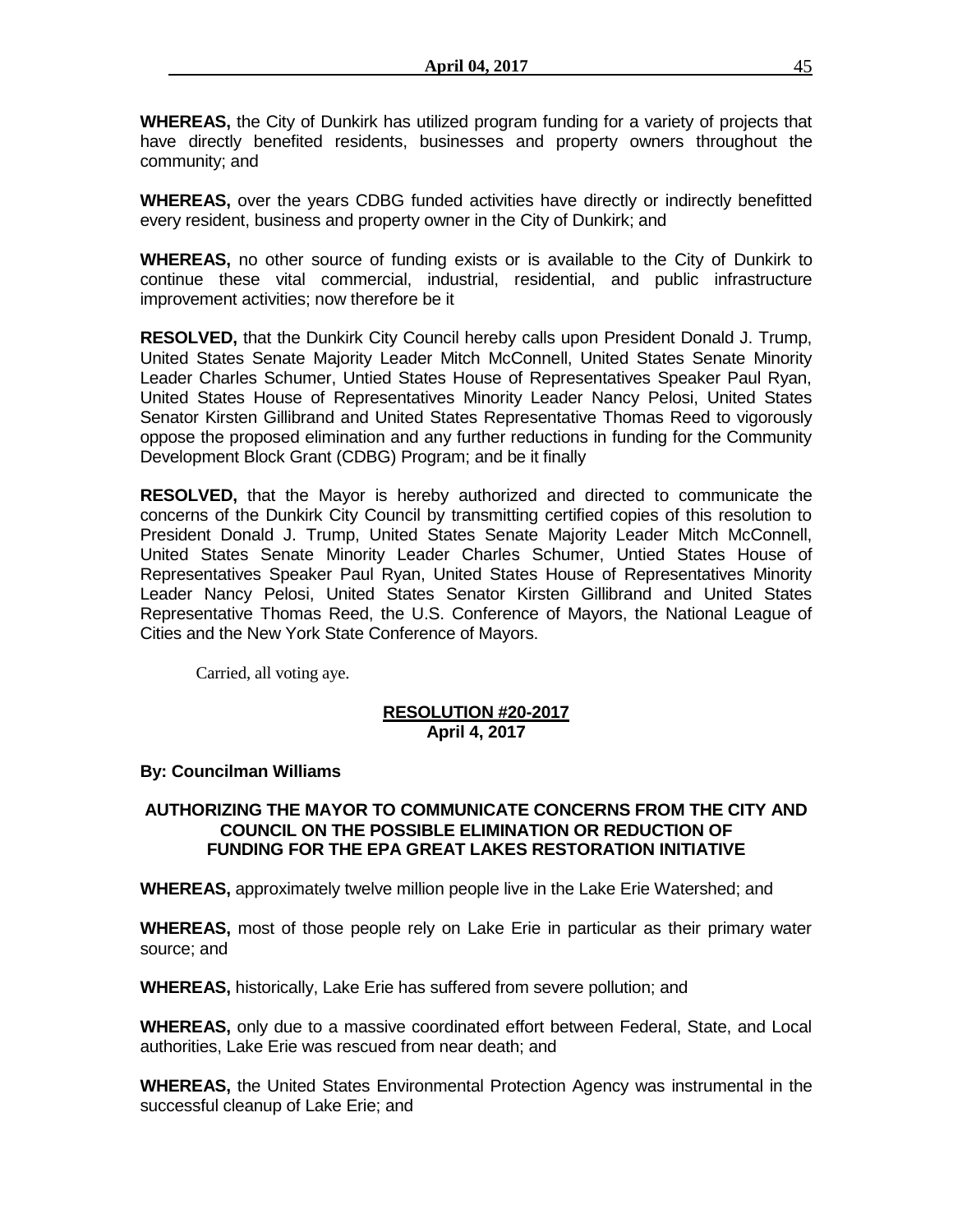**WHEREAS,** Lake Erie is Western New York's primary natural resource; and

**WHEREAS**, a return to historical pollution levels in Lake Erie would be an economic and environmental disaster to the residents of the Lake Erie Watershed; and

**WHEREAS,** insufficient funding exists on the State and Local level to adequately protect this resource; now therefore be it

**RESOLVED,** that the Dunkirk City Council hereby calls upon President Donald J. Trump, United States Senate Majority Leader Mitch McConnell, United States Senate Minority Leader Charles Schumer, Untied States House of Representatives Speaker Paul Ryan, United States House of Representatives Minority Leader Nancy Pelosi, United States Senator Kirsten Gillibrand and United States Representative Thomas Reed to vigorously oppose any elimination or reduction to appropriations for the Great Lakes Restoration Initiative; and be it finally

**RESOLVED,** that the Mayor is hereby authorized and directed to communicate the concerns of the Dunkirk City Council by transmitting certified copies of this resolution to President Donald J. Trump, United States Senate Majority Leader Mitch McConnell, United States Senate Minority Leader Charles Schumer, Untied States House of Representatives Speaker Paul Ryan, United States House of Representatives Minority Leader Nancy Pelosi, United States Senator Kirsten Gillibrand and United States Representative Thomas Reed, the U.S. Conference of Mayors, the National League of Cities and the New York State Conference of Mayors.

Carried, all voting aye.

## **NEW BUSINESS:**

# **RESOLUTION #21-2017 April 4, 2017**

## **By: ENTIRE COUNCIL**

## **CANCELLATION OF COUNCIL MEETING**

**WHEREAS,** it is expected that certain Council Members, Department Heads, and other necessary parties will be absent from the April 18, 2017 Common Council meeting due to it falling during spring break, now therefore be it

**RESOLVED**, that the April 18, 2017 meeting of the Common Council and the Workshop shall be canceled and all Council business shall be scheduled for the next regularly scheduled meeting on May 2, 2017.

Councilman-at-large Woloszyn advised that this Resolution was brought forward due to Council Members and Department Heads being away for the holiday and that should anything urgent be brought forward that will not be able to wait until the May  $2<sup>nd</sup>$  Common Council Meeting a Special Meeting of the Common Council will be called.